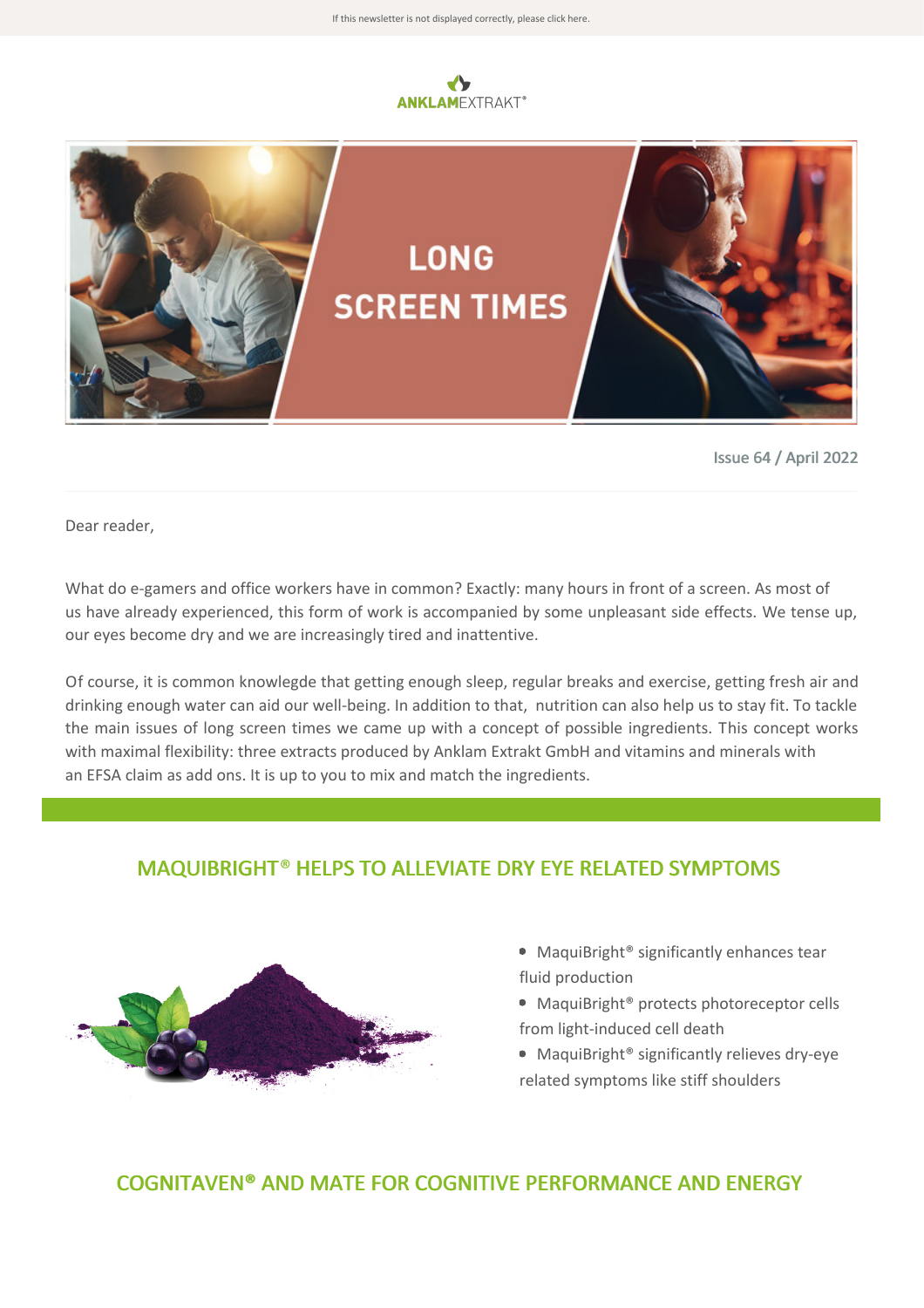● cognitaven<sup>®</sup> significantly improves working memory and has a beneficial influence on speed and accuracy during multitasking

Mate extract is known for its natural content of caffeine and therefore supports the energy level



## VITAMINS AND MINERALS



Vitamin A helps to maintain normal vision\* Zinc helps to maintain normal cognitive function\*

\*EFSA Health Claim available

Do you want to configure your next product for e-gamers or office workers with long screen times? Get in contact with us: [sales@anklam-extrakt.com](mailto:sales@anklam-extrakt.com?subject=Screen%20time%20product)



## LEGAL NOTICE

Headquarters Anklam Extrakt GmbH Johann-Friedrich-Böttger-Str. 4 17389 Anklam Germany

Telephone no.: +49 3971 24110-0 E-Mail: info@anklam-extrakt.com



Sales office Anklam Extrakt GmbH Campus Marienberg Marienbergstr. 92 90411 Nuremberg Germany

Telephone no.: +49 911 247901-11 E-Mail: sales@anklam-extrakt.com



Court of registration: Neubrandenburg Register number: HRB 17217 VAT ID no. in accordance with Section 27a of the German Value Added Tax Act (UStG): DE254700277

Authorised representatives/Management: Claudia Pühn (CEO), Mirko Bröcker (COO/CFO)